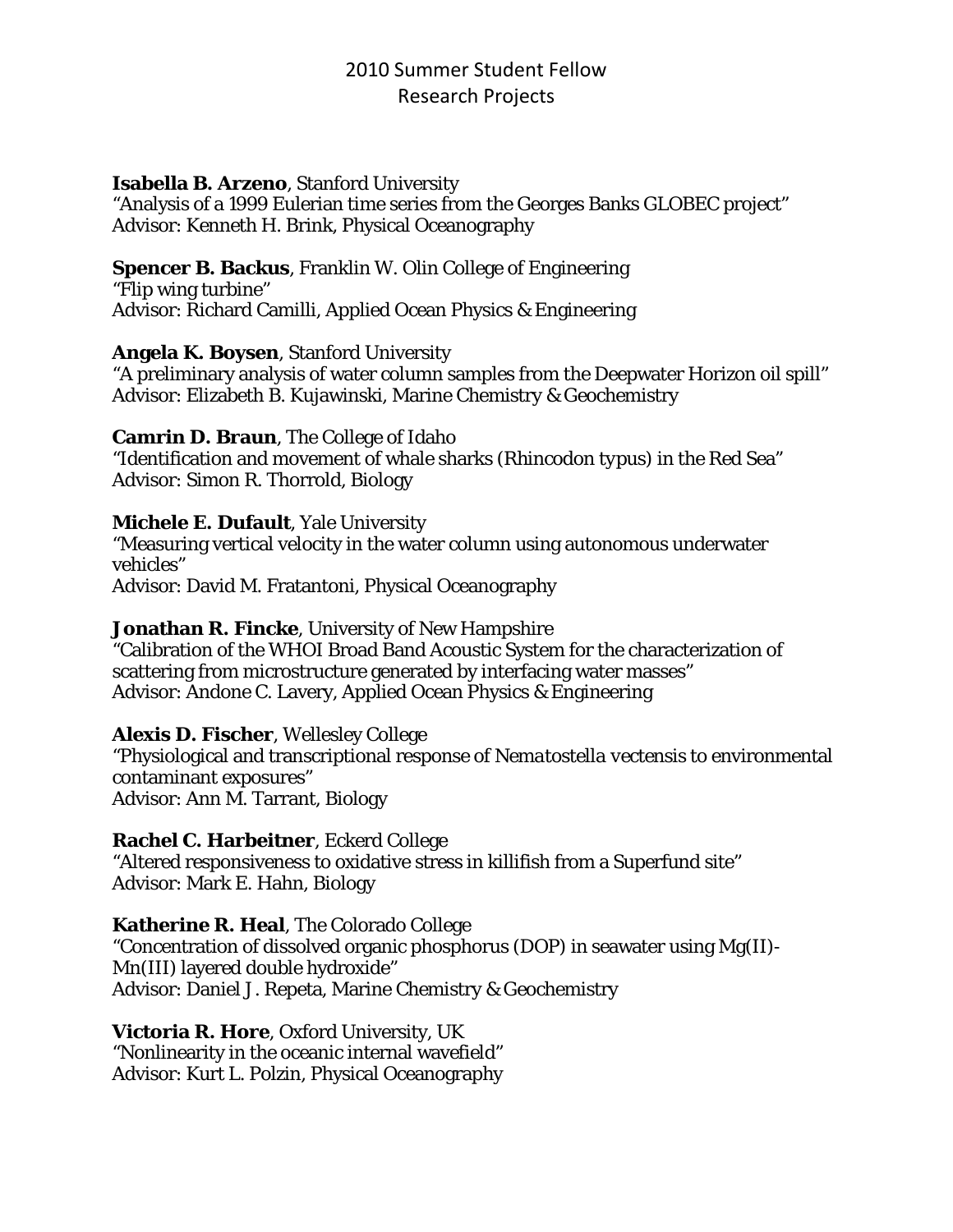# 2010 Summer Student Fellow Research Projects

**Jacob S. Izraelevitz**, Franklin W. Olin College of Engineering "Optimal trajectory generation for draped AUV gravity surveys" Advisor: James C. Kinsey, Applied Ocean Physics & Engineering

## **Kyle M. List**, Clarkson University

"Swash run-up observations and model comparison using terrestrial LIDAR" Advisor: Britt Raubenheimer, Applied Ocean Physics & Engineering

**Sarah A. Makenbach**, University of Manitoba, Canada "The effect of elevated carbon dioxide levels on benthic foraminiferal survival" Advisor: Joan M. Bernhard, Geology & Geophysics

**Cherie R. Meyer**, Columbia University "Studying shoreline dynamics of the U. S. Atlantic coast using directional wave data" Advisor: Andrew D. Ashton, Geology & Geophysics

**Emily A. Moberg**, Massachusetts Institute of Technology "Phytoplankton carbon to chlorophyll variation off the New England shelf" Advisor: Heidi M. Sosik, Biology

**Sujata A. Murty**, Oberlin College

"A high-resolution calibration of Sr/Ca to SST from a coral in the Red Sea" Advisor: Konrad A. Hughen, Marine Chemistry & Geochemistry

**Diana Ponce- Morado**, University of California, San Diego "Studying the search patterns of a sperm whale from an acoustic recording tag" Advisor: Peter L. Tyack, Biology

**Eric A. Rozell**, Rensselaer Polytechnic Institute "A framework for integrating oceanographic data repositories" Advisors: Andrew Maffei, Ruth Curry and Stace E. Beaulieu Computer Information Services, Physical Oceanography and Biology

**Alejandra Sanchez**, Universidad Autónoma de Baja California "Observations of inner shelf convergence processes" Advisor: John C. Warner, U. S. Geological Survey

**Sara C. Sanchez**, University of Arizona "A Brazilian response to Northern Hemispheric cooling" Advisor: William B. Curry and Delia W. Oppo, Geology & Geophysics

**Analissa F. Sarno**, California State University, San Marcos "Cellular responses to phosphorus deficiency in the brown tide-forming alga, *Aureococcus anophagefferens*" Advisor: Sonya T. Dyhrman, Biology